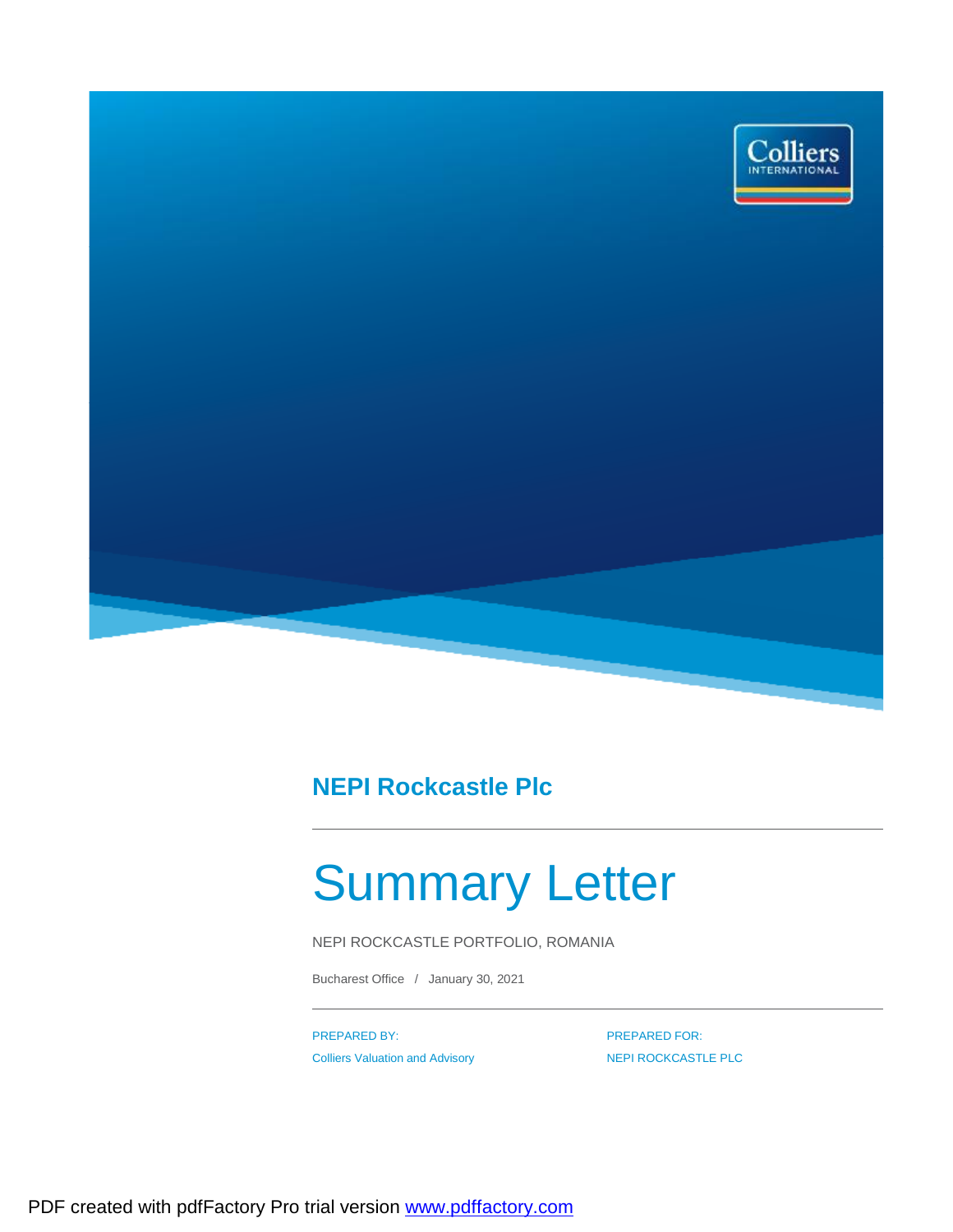

January 30, 2021

To: NEPI ROCKCASTLE PLC

2nd Floor, 30 Athol Street, Douglas Isle of Man IM1 1JB

#### **Re: Summary of the valuation report of the real estate portfolio owned by NEPI Rockcastle and its special purchase vehicles in the group.**

In accordance with our valuation agreements no. V2435-V2463, we are pleased to submit the present valuation report regarding the real estate properties owned NEPI Rockcastle and its special purchase vehicles in the group. The portfolio consists in 48 properties representing retail, industrial properties and several vacant land plots.

The valuation has been completed in accordance to the International Valuation Standards (IVS) (2020) and ANEVAR Valuation Standards - 2020 Edition, as published by the National Association of Authorized Romanian Valuers (ANEVAR), which are including the International Valuation Standards.

Based on the property inspections, on the provided information by the client and the current and prospective market conditions, we have arrived at a conclusion about the Fair Values of the subject properties.

Raluca Buciuc, Sorin Bolontoc, Anca Baldea, Mihai Pana and Ionut Mandanac have been the signatories for the Romanian portfolio valuation report as of December, 2020.

Our opinion of value should be read taking into consideration all the aspects included in the valuation report issued on January 30, 2021 by Colliers Valuation and Advisory, where we have estimated the Fair Value of NEPI Rockcastle portfolio as of December 31, 2020.

The present report will be used by the client for financial reporting purposes.

Therefore, we will measure the fair values of the subject properties, which according to the ANEVAR valuation standards in force is defined as follows

"The price that would be received to sell an asset or paid to transfer a liability in an orderly transaction between market *participants at the measurement date." (SEV 420 – Valuation for financial reporting, para G1 and SEV 104, Basis of value, para 90)* 

*According to IFRS 13: "Because Fair Value is a market-based measurement, it is measured using the assumptions that market participants would use when pricing the asset or liability, including assumptions about risk. As a result, an entity's intention to hold an asset or to settle or otherwise fulfill a liability is not relevant for measuring Fair Value."* 

The definition from ANEVAR Valuation Standards and the associated commentary in IFRS 13 clearly indicate that fair value under IFRS is a different concept to fair value as defined and discussed in the IVS Framework. The commentary in IFRS 13 and, in particular, the references to market participants, an orderly transaction, the transaction taking place in the principal or the most advantageous market and to the highest and best use of an asset, make it clear that fair value under IFRSs is generally consistent with the concept of market value as defined and discussed in the SEV Framework. For most practical purposes, therefore, market value under IVS will meet the fair value measurement requirement under IFRS 13 subject to some specific assumptions required by the accounting standard such as stipulations as to the unit of account or ignoring restrictions on sale.



P. 2 COLLIERS VALUATION AND ADVISORY ROMANIA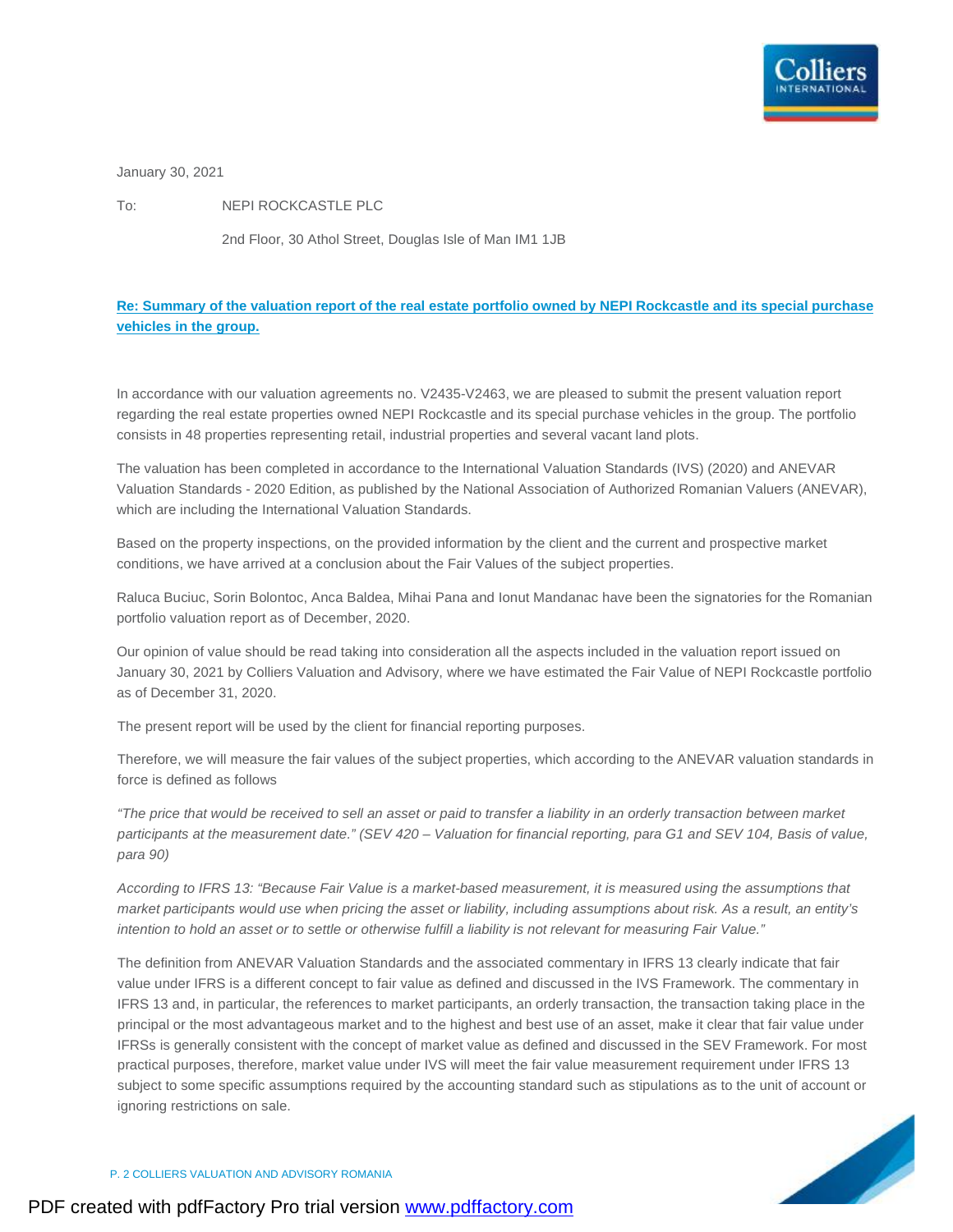

As stated in the above-mentioned standards, the Market Value is defined as:

"The estimated amount for which an asset or liability should exchange on the valuation date between a willing buyer and a *willing seller in an arm's-length transaction, after proper marketing and where the parties had each acted knowledgeably, prudently, and without compulsion."*

We have not made any allowance for vendor's sale costs nor for any tax liabilities which may arise upon the disposal of any of the properties.

A full explanation of the Assumptions made in our valuation and details of the resources of information are contained within our full valuation reports.

The Company has provided us with the floor areas of the properties that are relevant to our valuations. As instructed, we have relied on these areas and have not checked them on site.

We have read the related documents provided to us by the Company and their various legal advisers. We have made an Assumption that copies of all relevant documents have been sent to us and that they are complete and up to date. Where leases have not been provided, we have relied on tenancy information provided by the Company.

Certain properties are subject to budgeted works of repair or fit out for the next 12 months and in these cases the Company has advised us the amount of the estimated costs, which have been incorporated into our valuations.

In respect of the properties held in joint ventures, our reports include our opinion of the Fair Value of the interests held by the joined ventures. In the table below, we have not included the apportioned of the values based on the company's share of the property interests in the joint ventures.

Our opinion of value should be read taking into consideration the assumptions, comments and limiting conditions expressed in the valuation report. Based on these assumptions, we have estimated the Fair Value of NEPI Rockcastle portfolio as of December 31, 2020:

### **EUR 2,120,313,000**

#### (Two Billion One Hundred and Twenty Million Three Hundred Thirteen Thousand Euros)

The above value represents the sum of the values of all the subject properties as detailed below:

| Crt. No. | <b>Type of property</b>                           | <b>Estimated Fair Value (EUR)</b> |
|----------|---------------------------------------------------|-----------------------------------|
|          | Retail Properties (land plots in excess included) | 2,103,770,000                     |
| 2        | <b>Industrial Properties</b>                      | 16.543.000                        |
|          | <b>Total</b>                                      | 2,120,313,000                     |

*The above values are exclusive of VAT.* 

*The total value for retail properties includes the entire market value of Ploiesti Shopping City.* 

More details for each of the analyzed properties are included in our valuation reports provided directly to the client.



P. 3 COLLIERS VALUATION AND ADVISORY ROMANIA